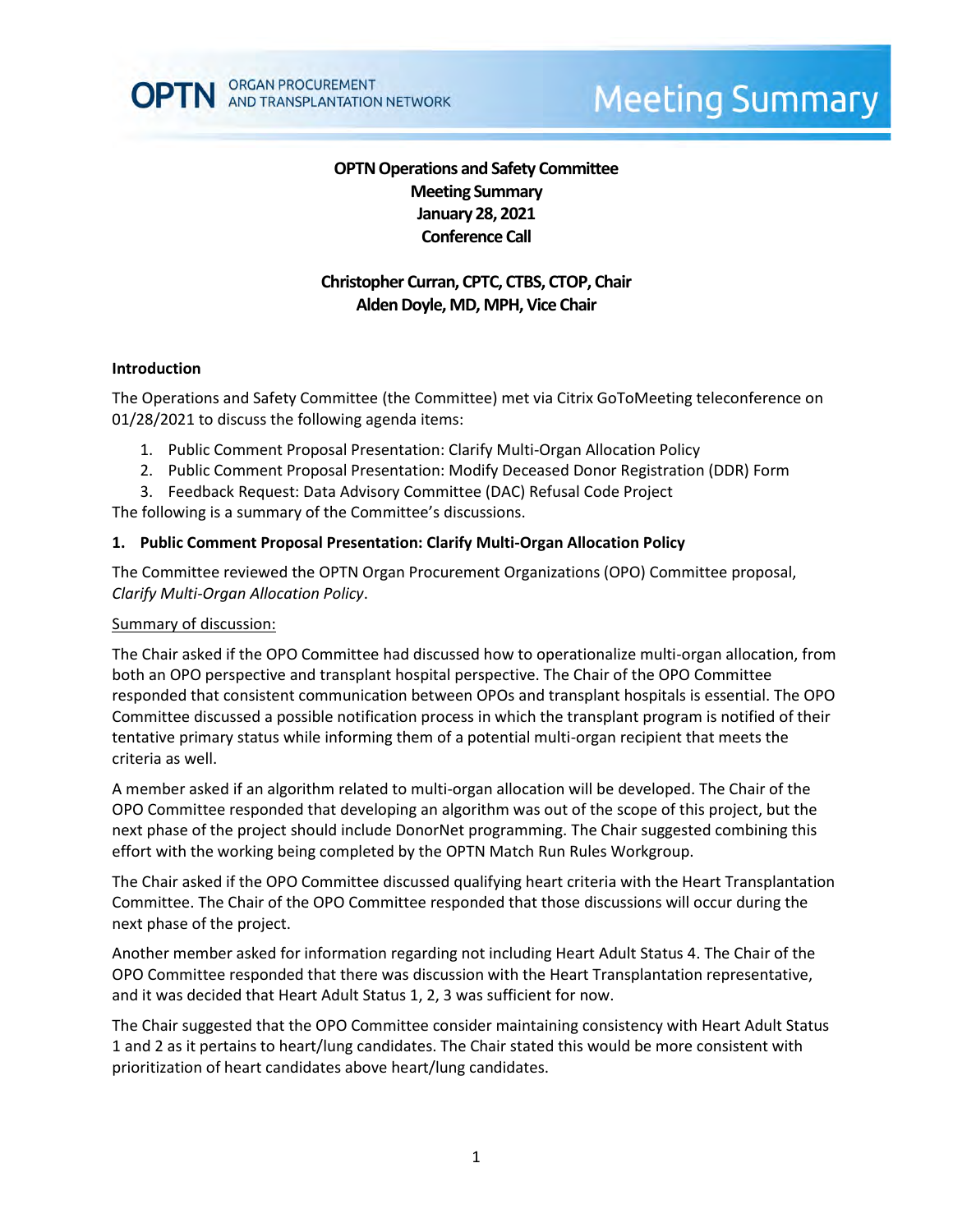The Chair asked if the OPO Committee discussed the requirement to offer a single organ to a multiorgan transplant candidate if only one organ is available. The Chair of the OPO Committee responded these considerations are better discussed in the context of eligibility and safety net.

The Committee agreed that 500 nautical miles is an appropriate distance for when OPOs must offer a liver or kidney to a multi-organ candidate meeting the proposed criteria.

There were no additional questions or comments.

#### **2. Public Comment Proposal Presentation: Modify Deceased Donor Registration (DDR) Form**

The Committee reviewed the OPTN OPO Committee proposal, *Modify DDR Form*.

#### Summary of discussion:

The Chair stated the Committee has had several discussions regarding the definition of recovery date. Members supported the removal of recovery date.

A member supported the collection of transfusion volume instead of number of transfusions. The Chair agreed.

Another member stated that their institution utilizes data from the citizenship status for research, and expressed interest in keeping that data element.

The Chair expressed support for an update list of medications. The Chair stated that the ability to rapidly add medications to the drop down selection would be helpful.

A member expressed interest in a more standardized approach for data collection concerning which drips the donor is on when an echocardiogram is performed. The member stated this would be beneficial for heart transplantation. The Chair of the OPO Committee responded they would take this feedback to the members.

A member stated support for the simplification of the "other drugs" section. Additionally, the member suggested a middle ground to be found regarding uniform donor risk assessment interview (URDAI), because the current loose nature of the data capture is problematic from a data use standpoint.

The Chair supported the collection of Chagas and Tuberculosis history. The Chair added that Strongyloides history would also be beneficial. Members suggested possible data elements could include geographic location or country of origin, whether the patient was potentially exposed, when the patient was diagnosed, when the patient was treated, and type of treatment.

The Chair stated that data related to donor after cardiac death (DCD) withdrawal should be collected for a period of time leading up to the agonal phase and then after the agonal phase.

The Committee supports collecting more granular information on clinical infections confirmed by cultures.

There were no additional questions or comments.

#### **3. Feedback Request: Data Advisory Committee (DAC) Refusal Code Project**

The Committee reviewed the OPTN DAC project on refusal codes.

#### Summary of discussion:

The Chair suggested the refusal code, *candidate requires multiple organ transplant,* could potentially use more specificity.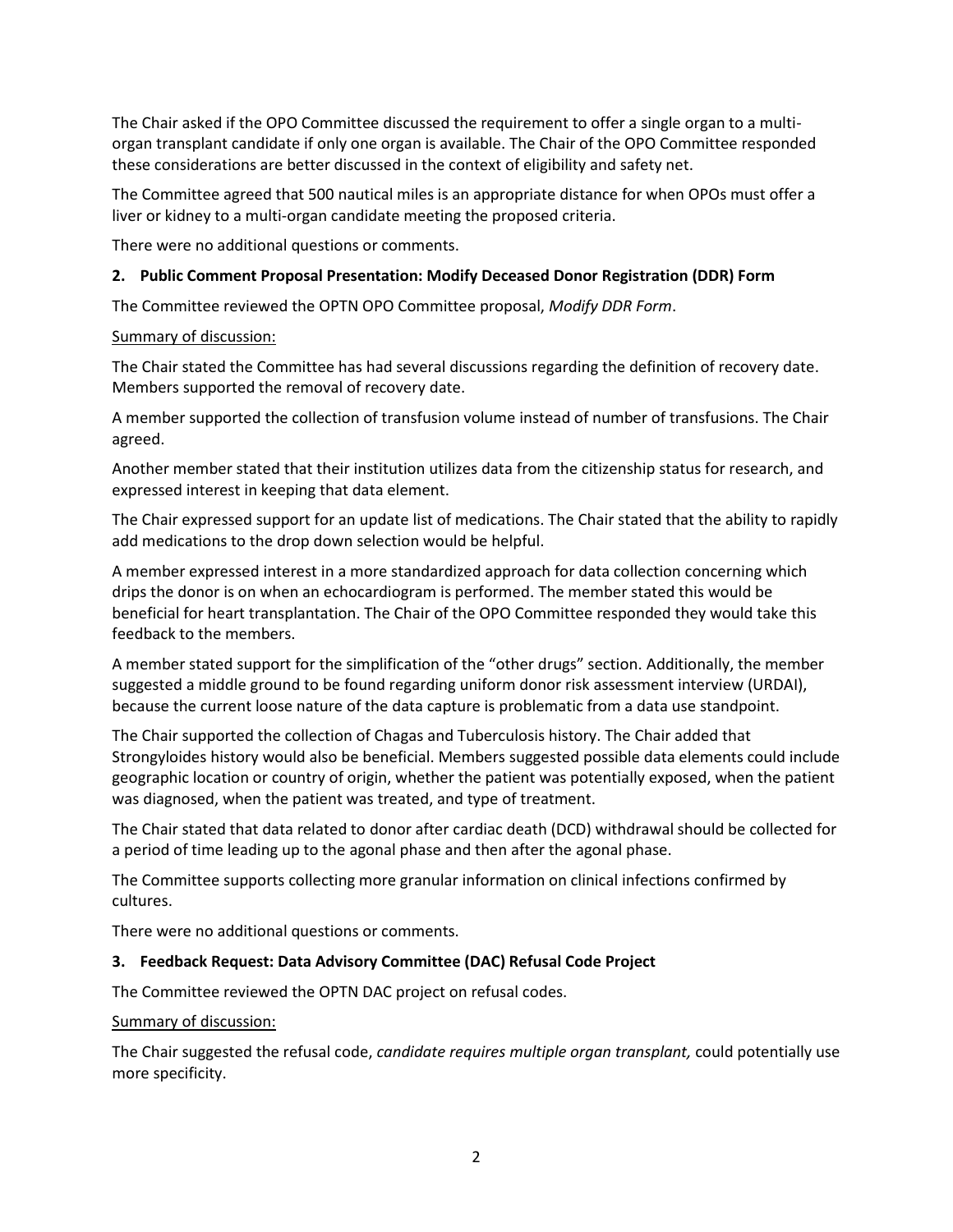A member suggested a refusal code that addresses situations where livers are refused because pediatric patients require reduced liver grafts.

The Chair suggested the refusal code, *number of HLA mismatches unacceptable,* be included under the HLA category.

The Chair asked if DAC discussed organ-specific refusal codes. Staff responded that DAC is seeking feedback from organ-specific committee regarding this potential category.

Another member suggested the addition of a free text field related to the refusal code, *unsatisfactory organ specific test results*. The member stated this code could potentially become utilized as a new catch-all code.

The Chair cautioned against using the refusal codes in punitive manners.

There were no additional questions or comments. The meeting was adjourned.

#### **Upcoming Meetings**

- February 25, 2021 (teleconference)
- March 25, 2021 (teleconference)